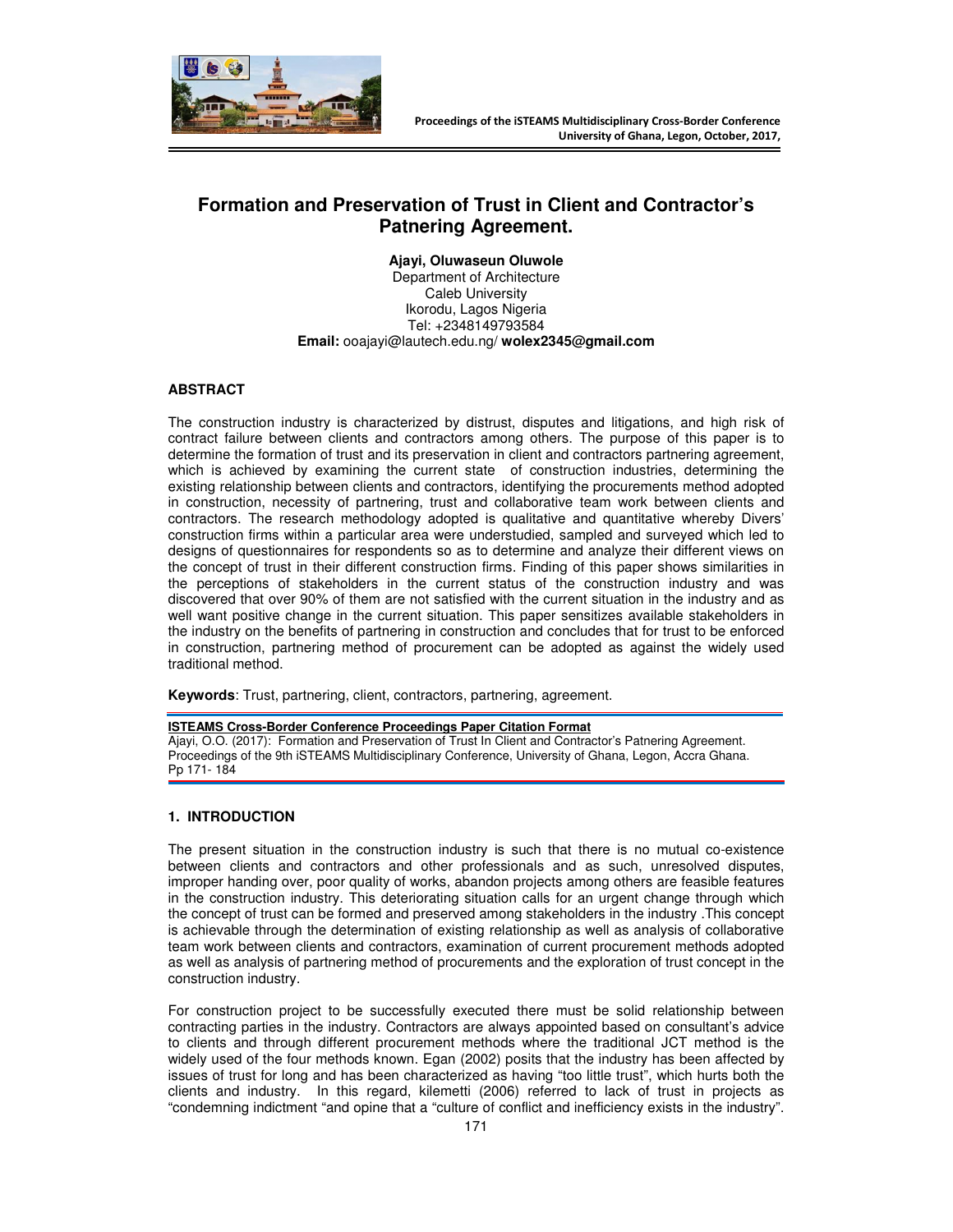

Such concerns have given rise to a number of government reports, such as in Egan (2002) and Berger,(2003). Meanwhile, clear and transparent processes as well as all activities, which serve the exchange of information and knowledge between client and contractor contributes to the development and upkeep of trust. People build relationships by working together. Repeated fulfilment of communications through action and outcome creates trust. If people consistently prove themselves to be reliable they will be trusted. The ability of project teams to solve problems together is vital. Problem-solving to mutual satisfaction is easier when project teams trust each other. Site personnel saw problem solving as an important element in building trust, especially if it is solved at point of the problem, rather than being referred to their superiors. This approach was seen as beneficial as it built a positive experience of working together.

In order to foster the development of trust between clients and contractors relationship, there is a need for divergence from the existing traditional ways of procurement (JCT) to the partnering procurement method by sensitizing and creating awareness on the benefit and betterment of partnering which will eventually change the present status in construction. According to Eriksson and Atkin(2008) the traditional ways for procurement are still in use because there is the lack of awareness and understanding of the impact of using the traditional methods. To this effect the views of the contracting parties were determined in this paper based on the questionnaires designed as conclusions and recommendations were drawn based on the research findings.

### **2. LITERATURE REVIEW**

### **The project situation today**

The project processes as well as the client-contractor relationship have evolved over decades and are shaped by bad experiences and are influenced by national, social and economic situations and thereby increase cost necessities directly and indirectly. Researchers conclude that every attempt to change the situation has never been effective. Thus, the factors below summarize the full reflection of the situation by showing the main reasons for problems and disputes between contractors and client.

### **Unexplainable Responsibility**

There are more problems on the client side (from the contractor's point of view) than on the contractor side (from the client's point of view). But often vague responsibility causes troubles concerning all parties.

#### **Poor data quality contributes to disputes**

Every party has its own project data. So the parties have an unequal state of data quantity and data quality. This often causes a lot of disputes.

#### **Unequal distributed Risks**

This occurs when both sides have information about risks, which they do not communicate to each other. Thus, each party intends to transmit the maximum of risks to the other side. However this risks and troubles in a project include money and time which is for one party or both.

#### **Claims contribution in projects**

Claims often occur as a consequence of the change of requirements by the client or because of the poor quality of the technical specifications. In both cases it implies an increase of costs and an extension of time for the client, but also a risk of income for the contractor. The lack of defined processes and requirements for project changes tightens the situation and often lead to opening of disputes between the parties.

#### **Technical specifications are often not clear:**

This happens in operationalisation of projects whereby the technical specification are not well documented. In which the client demands specific technical specification which is not within the contract . This could strained the client-contractor-relationship and probably the cause of many disputes in construction operations.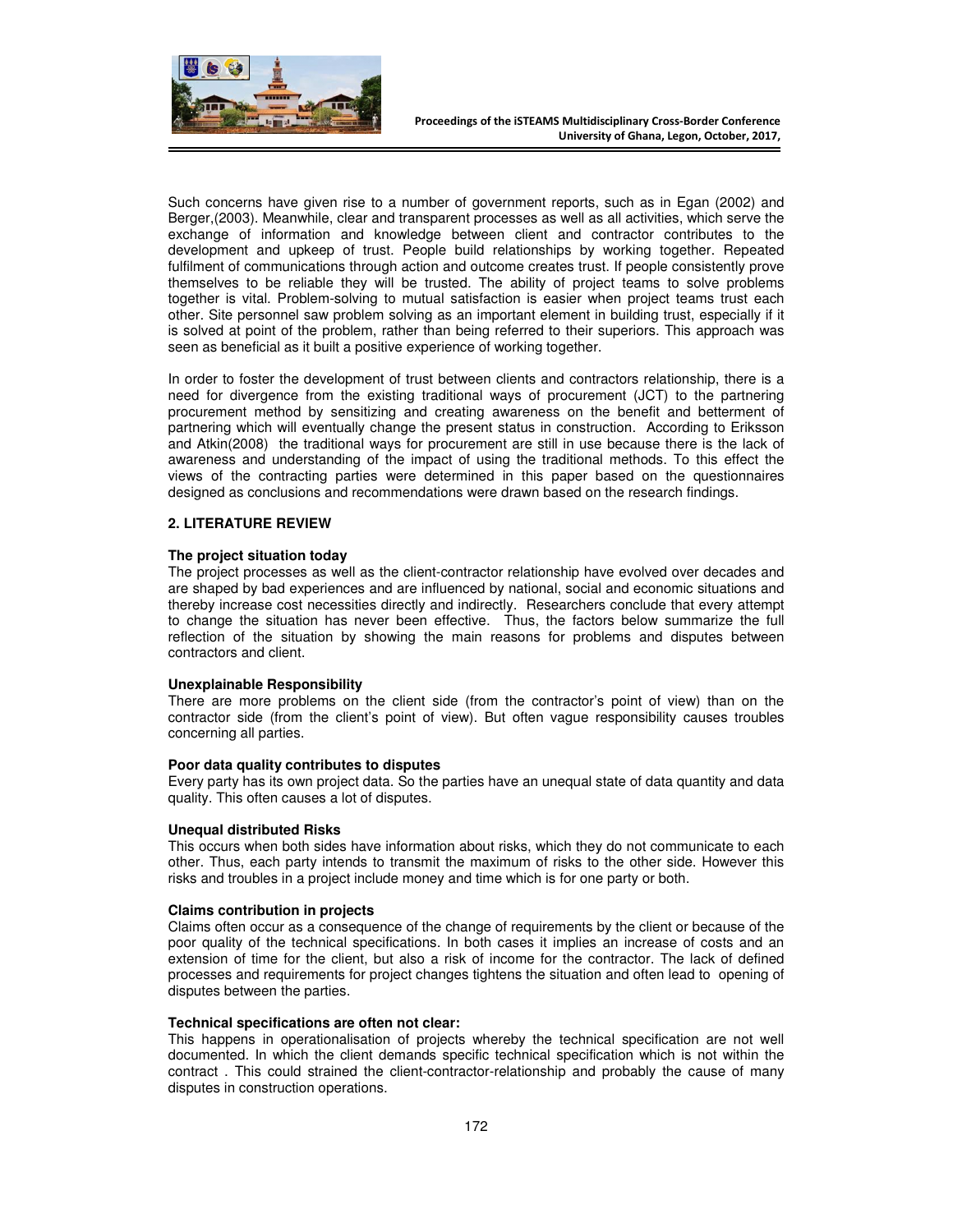

Moreover, Berger (2003) reports in a European field study where managers of construction companies were asked about the future development of the market. The study concludes that importance of cooperation with clients, effective risk management, establishing new contracting models, cooperating with suppliers and establishing new operating models is of essence. In several parts of the world different types of cooperation have been developed and being called different names which are "Partnering", "Project Partnership", "Alliancing" or "Project Execution in Partnership''. However, the largest American construction trade association, noted in 2006 that making collaboration the top priority in the execution of a project 'should be adopted (AGC 2006).

### **Degree of participation of the contractor**

An early involvement of the contractor in the project and in the design reduces the risk of insufficient technical specifications. But at the same time there is a strong influence of the contractor on the design and less chance of an independent client orientated design.

### **Choice of the ''partners''**

Long term collaboration facilitates the development of trust but makes transparency difficult. Public tendering makes long term collaboration very difficult but facilitates transparency and competition.

### **Type of contracting and remuneration**

There is a clear relationship between the type of contracting and remuneration (lump sum, target pricing, unit pricing or cost plus fee) and the quality of technical specifications, risks, contractor's responsibility and competence (Klemetti, 2006). The more balanced the two sides are, the more cooperative the relationship may be. the relationship that could generate disputes between principal (the client) and agent (contractor) can be featured as follows:

In the tendering phase the principal often may not really evaluate the agent appropriately, his objectives and his intentions. Hence, he may choose a wrong or ''not appropriate'' agent.

The principal has more information about the project out of the design phase, so he has an advantage of information in the tendering phase. During the project realisation the agent has more information about the project than the principal. He cannot be certain, if the agent's activities and decisions may be the right ones for him too and must take big efforts for the survey of the agent. Most of the agent's activities influence the results of the principal. The principal decides on the payment and often pretends the conditions of contract

Their interests in the ''common'' project are not the same. The client wants maximum work for minimum costs while the contractor wants maximum remuneration with a minimum work. As a conclusion of the actual ''real'' and of the 'theoretical'' situation we seem to have an insoluble problem: everybody wants more cooperation and partnership, but the ''system'' demands contrary parties. A simple agreement or promise to work cooperatively will probably not be successful. So it could be a combination of soft and hard facts. As soft facts we mean the goodwill, a real intention for partnership and the acceptance of a win-win-situation, which will allow advantages and positive outcomes for both sides. As hard facts we mean clear regulations and processes for the most critical project elements. Rules and processes must be defined for a collaborative relationship between contractors and client in the contract.

### **Trust in contracting**

An allied concept to trust is partnering, which is a commitment between the two or more parties to avoid adversarialism and cooperate with each other in order to achieve their common project objectives. Projects are dynamic in nature, therefore, the use of fixed or predetermined agreements in the initial stages of the project lead to problems such as time delays, cost overruns, trivial claims and dissatisfaction of the parties (Rahman and Kumaraswamy, 2001, 2002a, 2004, 2005). For trust to be formed and preserved there is the need for partnering between two parties. Contracts with adjustment mechanisms facilitate both parties by creating an environment of trust and assist in the effective management of risk (Ring and Van de Ven, 1994; Klemetti, 2006). In addition to managing risk, partnering is helpful in improving technical performance and increasing client satisfaction.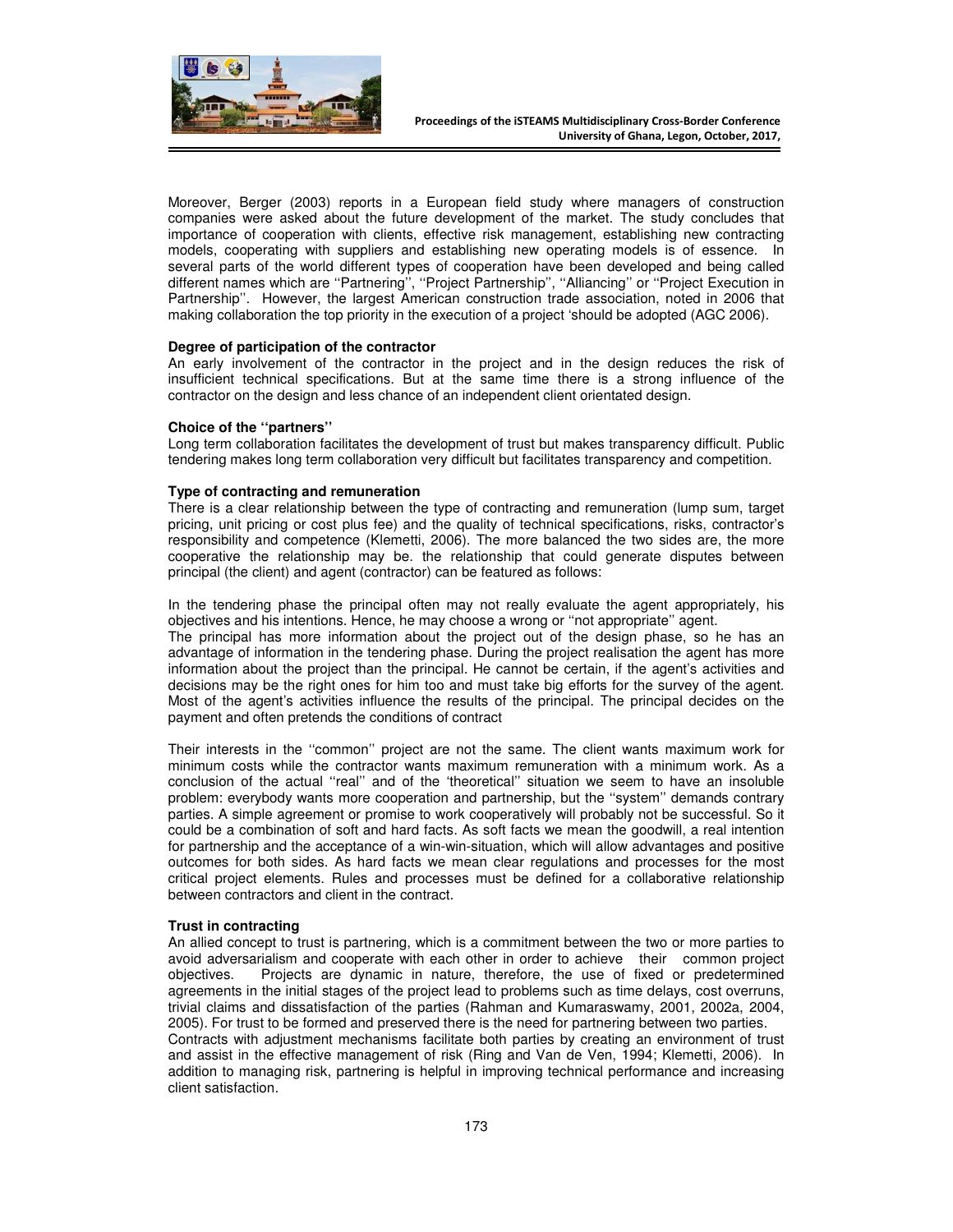

Klemetti, (2006) defines trust "as a decision to become vulnerable to or dependent on another in return for the possibility of a shared positive outcome". To achieve a positive outcome, both the clients and the contractor become dependent upon one another. The client is vulnerable to the contractors and his project team for various types of skills that the project requires for completion. The project team is dependable on the client for wages in order to achieve the project objectives since this will enhance the reputation of the project team. A similar conceptualization of trust is in "situations in which the risk one takes depends on the performance of another actor" (Coleman 1990). This implies that trust "involves recognition of one's vulnerability to the actions and choices of the trustee and retaining that same vulnerability by not attempting to erect barriers to protect one's interests" (Klemetti, 2006). Guerriero and Halin (2010) posits that trust requires a development of a context which is divided into three sequences.

These sequences are (i) the perception of context (ii) the decision of trust, and (iii) actions.

- i. The perception of context: This is the first step in the trusting process, the trustor evaluates and examines whether the trustee is trustworthy of performing the reason for which the contract is made. Trustor at this stage uses his existing knowledge about the reputation of the trustee and also, keeps in mind the risks associated with the activity under consideration.
- ii. ii). The decision of trust: At this stage, the trustor makes the decision of trusting the trustee as related to his existing knowledge.
- iii. The action: In this final step, the trustor delegates the object of trust. In the words of Mayer et al. (1995), the trustor is now vulnerable to the decisions of trustee.
- iv. Trust has a number of benefits for the contracting parties; it lowers the transactions costs through mutual risk sharing during the life of the project (Zaghloul and Hartman, 2003). The modern form of relational contracting is in the form of partnering, alliancing, joint ventures, or ''Project Execution in Partnership.

Eriksson and Laan, (2007) suggest that trust is a precondition for partnering. Parties to the contract will only choose partnering as a procurement tool when trust exists among them (Black et al., 2000). The creation of trust starts right at the onset of agreement finalization (Rahman and Kumaraswamy, 2002a) whereby client's willingness to agree to the terms and conditions shows the level of trust. Successful partnering would lead to trust and cooperative relationship, open communication, mutual risk sharing and vigilant response to changes in the scope of the project (Chan et al., 2003). According to Colledge (2005), relational contracting in the form of partnering or alliancing helps in the creation of social capital (networks) and sharing of tacit knowledge (experience) leading to innovations and competitive advantages for the contracting organizations.

### **Formation and Preservation of Trust**

A precondition for building up and sustaining trust is that each party is ready for partnership and gives the other party a leap of faith at the beginning of the project. Also there is the need to accept the win of the other party, because trust cannot grow up together with enviousness and fear of the partner's advantage. Researchers analysed some elements of building up trust in projects which are:

#### **Regular project meetings**

Client and contractor must have regular meetings to inform each other about the project news, project progress, need of changes and need of decisions. It is recommended to have different levels of meetings, for project managers, technical specialists etc. The meetings must be regularly from the beginning of the project, the frequency depends on the projects duration and dynamics.

#### **Project reviews and feedback meetings**

In addition to the regular project meetings, regular project reviews are recommended. Their purpose is to collect and evaluate actual experiences in the project in order to define best practice and lessons learned to continuously improve the project processes. These reviews should be held up jointly by client and contractor. The frequency depends on the project durance and may be quarterly or twice a year and at the end of the project (''Final review'').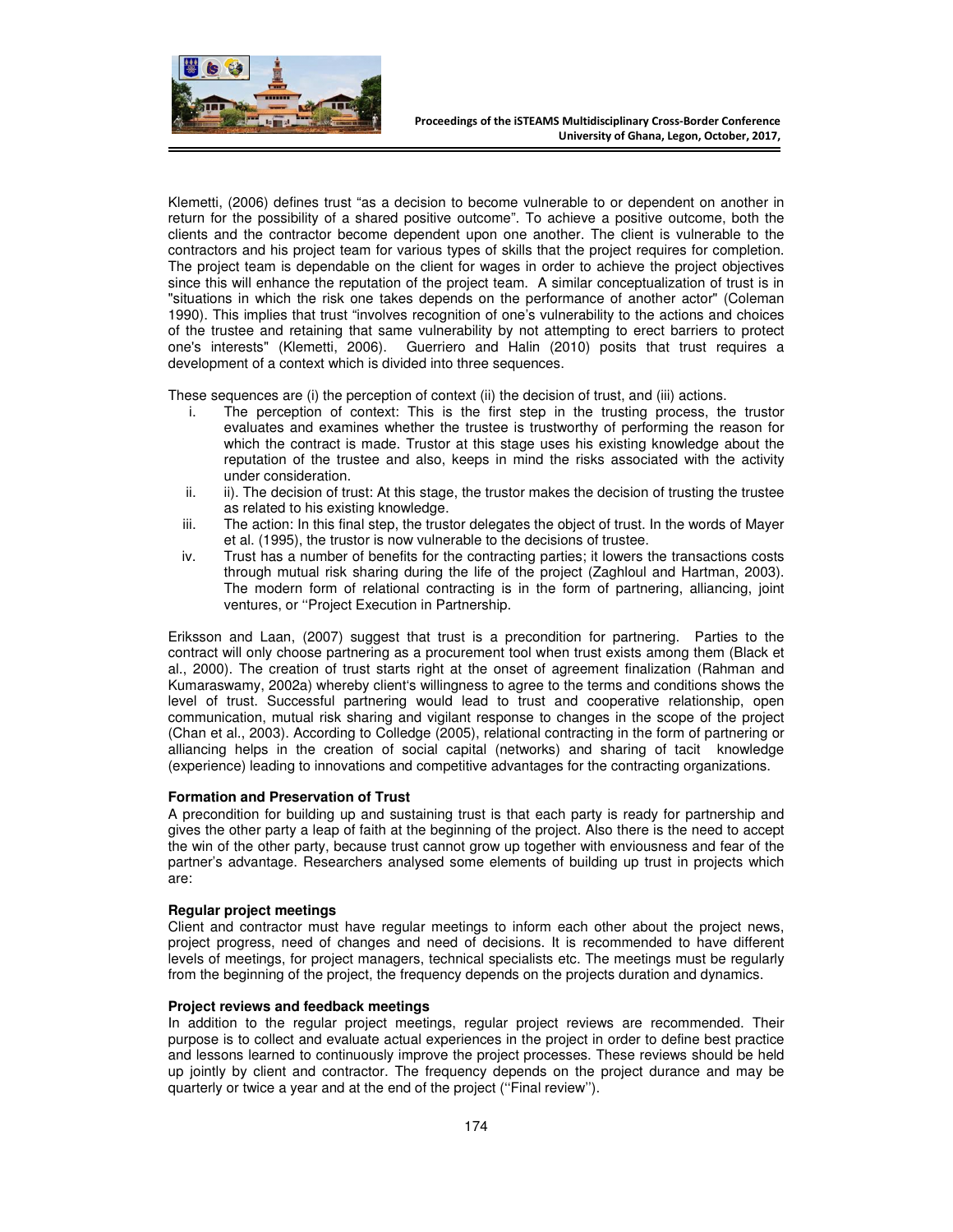

### **Regulations for responsibility and decisions**

Clear decision authority and clear responsibility for people as project managers and for decision makers on the client's and on the contractor's side is important. They are needed for fast decisions, for project progress and for reducing the dispute potential in a project. Trust will be created, if everybody knows the decision makers and the way of decisions.

#### **Fair risk handling**

Construction and plant projects generally contain a wide range of risks, which touch three main questions: 1). Are they known or identifiable? 2). What is their probability of occurrence? 3). Who will bear them in the contract? Risk handling and risk distribution between client and contractor are basic themes in the bidding and in the execution phase. There are typical contractor's risks as machine failure, logistics or quality of people's work. But there are risks as ground conditions, price of raw material, legal procedures or political conditions, which are hardly influenced by the contractor; these are typical client's risks.

### **Open communication**

All information concerning the project, the participants and the stakeholders, who may influence the project, shall be transported in an open and fast way to the concerned persons in the project. Regulations about the information system should be a part of the contract, of the project handbook or of the kick-off documents. They should be defined jointly by client and contractors

### **Clear processes for project changes**

Changes of requirements by the client, changes of project conditions or lacks at the technical specifications are in many projects the source of contract changes. Contractors often are pleased about this 'claims'', for having a basis for additional payment requests. Clients fear them, because they mean additional costs and often lead to cost overflows. Predefined processes and requirements (when, what, who) for project changes and claims relax the change situation and give transparency to processes and to the cost and time situation of the project.

#### **Clear and transparent organization**

The project organization has to be clear concerning duties and responsibilities. The organizations of the client and of the contractor have to be linked in a manner that information is clear, open and fast and allows to find decisions in the demanded time Duties and responsibilities have to be transparent for all parties. For large projects it is recommended to have a steering committee (SC) with high representatives of the client's and the main contractor's side. The SC has to control the basic projects targets, take decisions of high importance on the project time, cost and targets.

#### **Common data systems**

During the contract time many data are necessary for the contractor as well as for the client (contract data, project changes, costs, milestones, risks, accounts etc.). These data are used by both sides or have a contractual impact and so it is necessary to agree about these data. If every party has its own data (collection), they are often a matter of disputes on which data are the right ones. Hence contractor and client should agree early on a common data collection, treatment and documentation.

#### **Contractual incentive regulations**

Generally contractors try to find the maximum advantages the contract will allow them, but they do not aim for a project optimum in the client's sense. The client is expected to motivate the contractor for further project optimisations. The contract therefore should contain predefined incentive regulations for a continuous optimisation and improvement of the project in technical, quality and cost terms. These may be additional remuneration for very high quality (higher than standard), shortening of the completion time or reducing costs for equivalent. The client eventually gets an added value by having more quality for the contracted prize or a lower prize for the contracted quality.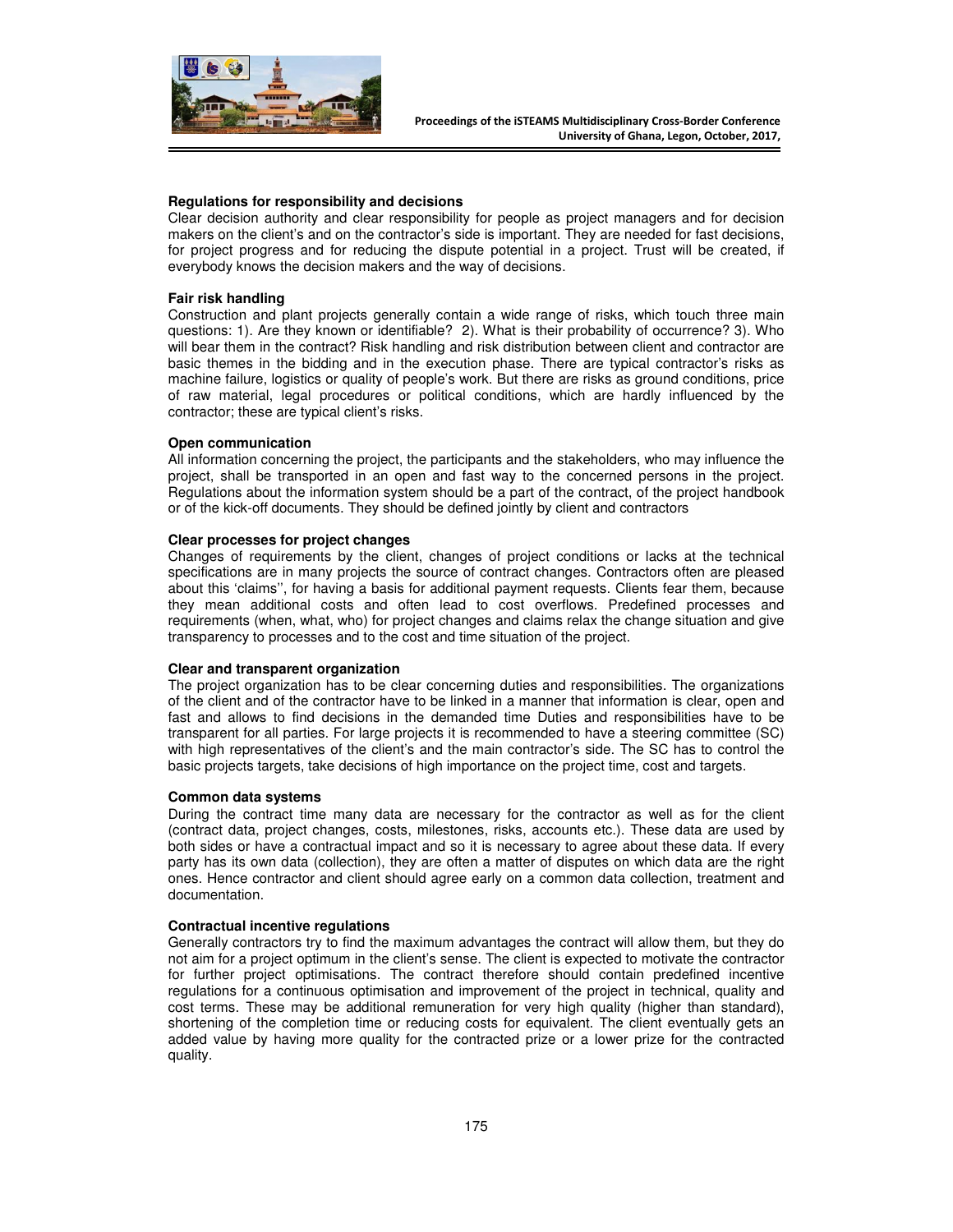

#### **Contractual alternative dispute solutions**

In addition to the above mentioned regulations, which will reduce the number of disputes in a project, there should be an alternative dispute regulation fixed in the contract. This regulation will contain several grades for a dispute before coming to court of law.

#### **Shared Goals**

The first is that it allows for the creation of shared goals. Shared goals mean that everyone can be seen to fulfilling a joint task, rather than viewing their own role as separate from the rest of the project team. The understanding of a shared goal means that the communication is improved. The idea of reasonable behaviour is not necessarily about being non-confrontational, but it is about understanding what the people that you are working with understand as reasonable. It is all about working fairly and professionally with the people in the project team. Another is the creation of 'mutual understanding', which is inextricably linked to the idea of shared goals. This means that the project team understands the position of other members of the project team, or their individual or organisational goals, and appreciating the requirements and difficulties they may experience. "When people treat you as a member of the team you can begin to communicate. They will understand what you need from them and vice versa."

### **3. PARTNERING IN CONTRACTING**

"Partnering is a structured management approach to facilitate team working across contractual boundaries. Its fundamental components are formalised mutual objectives, agreed problem resolution methods, and an active search for continuous measurable improvements." It requires openness between the parties, ready acceptance of new ideas, trust and perceived mutual benefit." Partnering in contracting is a commitment between the contracting parties (clients and contractors) to avoid adversarialism and cooperate with each other in order to achieve their common objectives (Erikson and Laan, 2007). Choquette (2017) submits that partnering is a project approach which is designed to allow the design and construction process to be performed within an environment of mutual trust, commitment to shared goals, and open communication among the client, architect/engineer, construction manager, general contractor (if applicable), and subcontractors. The National Economic Development Council (1991) defines partnering as a long term commitment between two or more organizations for the purpose of achieving specific business objectives by maximizing the effectiveness of each of the participants.

Therefore, a working and a more comprehensive definition of partnering can be a long-term commitment between two or more organizations for the purpose of achieving special business objectives'(NEDO, 1991). Partnering establishes a working relationship among all of the team members based on a mutually agreeable plan of cooperation and teamwork. Parties to the design and construction process, in agreeing to work under a partnering approach, work to create an atmosphere in which all parties are working in harmony toward mutual goals to avoid claims and litigation. Partnering as a concept has attracted a great deal of attention due to the tremendous amount of litigation which has occurred in recent years in our industry. Adversarial relationships and resulting claims and litigation have resulted in huge legal costs on many construction projects. Partnering has shown that this does not need to be the way (Choquette,2017). Hence, The essential elements of a partnering agreement according to choquette,(2017) are as follows:

### **Commitment to partnering by the top management of every organization involved in the project.**

Trust relationship between all parties through personal relationships and open communication with mutual sharing and understanding of each party's risks and goals. A partnering charter developed jointly by all parties to the project which identifies specific mutual goals and objectives of the partnering participants for continuous evaluation and review against the agreed upon mutual goals. Timely resolution of any disputes at the lowest level possible during the project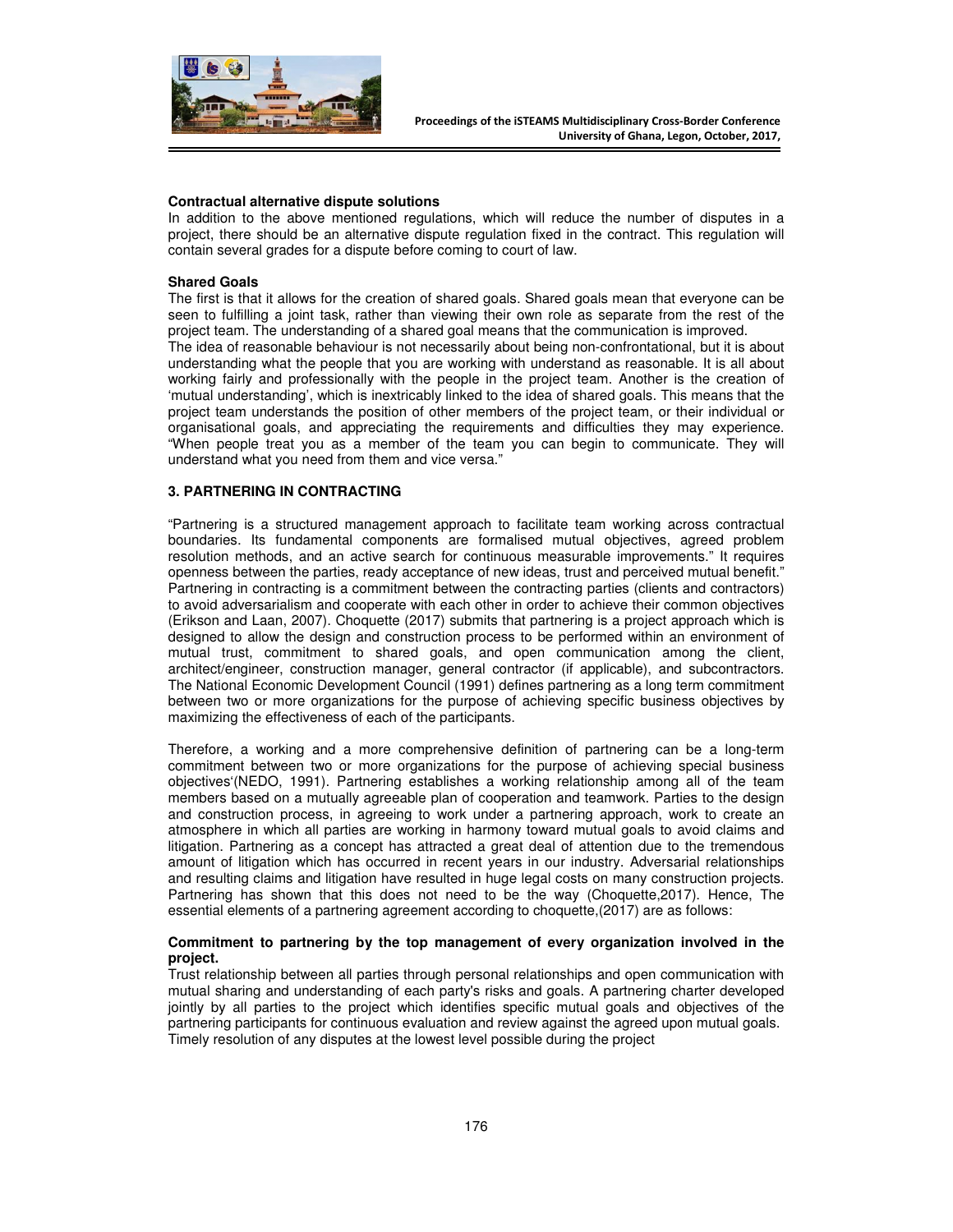

#### **The Principles of Partnering**

 There are three clear principles namely, mutual objectives, problem resolution and continuous improvement.

**Mutual Objectives**: Defining mutual objectives at the outset of a project is the cornerstone of Partnering. These goals need to be tangible and should be subjected to measurement in order to prevent a tendency to carry under-performing team members. These mutual objectives need to be kept under review throughout the project, via feedback from project meetings and effective communication across the team. The basis for these mutual objectives is mutual trust and confidentiality, an open book arrangement, which allows each party to review and understand the requirements of other members of the team, reducing the risk of corruption and encouraging respect for other team members. Early Partnering projects tended to be based on a formal Partnering agreement which all parties were required to sign. Such agreements would contain clauses covering all (or some) of the following areas: Completion scheduling ,Cost control ,Design safety ,Quality across the complete design and construction process ,Sensitivity to the needs of the local community , Environmental diligence , Respect, trust and fair treatment of all other members of the team ,a process of continuous improvement, Sharing of cost-savings resulting from project improvements .

**Problem Resolution**: Successful Partnering relies on a systematic approach to problem resolution. The basic strategy is to eliminate problems before they occur. In the crucial site meetings, which should be supervised by a client representative, all parties should be encouraged to seek solutions, rather than to apportion blame. Problems should be resolved as quickly as possible at the lowest possible level (Eriksson and Atkin (2008).

**Continuous Improvement**: Strategic alliances are formed which can run smoothly over successive contracts. Lessons learnt from one project are carried forward to the next. Improvements to the procurement process and site operations are made and built upon. For continuous improvement to work effectively, it is vital that quantifiable targets are set, progress recorded and overall performance measured against set targets.

#### **Requirements for partnering**

Chen and Chen (2007) added two very important factors to the requirements for a successful partnership which are consistency in objectives and focus on quality in the long run of the project. All the parties to the contract must have something to gain from the relationship and quality must not be compromised. Another important issue raised by Eriksson et al. (2008) is a need for a radical change in the procurement procedures of contracting organizations. As mentioned by Chan et al. (2006), partnering is a philosophy that requires a change in thinking and practice. Eriksson et al. (2008) argues that the reason why partnerships does not work successfully with some organizations is that they are still into the traditional practices of procurement like competitive bidding, lower bid selection and so on. The concept of partnering requires emphasis on soft parameters in tendering and bid evaluation.

Vennström and Eriksson (2010) has endorsed the argument and explains that focusing on soft parameters in bid selection is more appropriate for selecting a suitable partner as it is something that looks into other factors like experience, achievements, and so on in addition to the financial aspect. Further, it helps in the selection of a partner who is motivated and expects to build long term relationship with the contracting party. A number of studies (Eriksson and Atkin, 2008; Vennström and Eriksson, 2010) have been conducted to see how clients perceive partnership in contracting. It is interesting to note that clients do acknowledge the benefits derived from partnering and also accept a need for a radical change in organizational culture and structure, however; it is observed that they still do not apply the concept while implementing partnership contracts. They still use the traditional ways for procurement, the reason for this according to Eriksson and Atkin (2008) is the lack of awareness and understanding of the impact of using the traditional methods.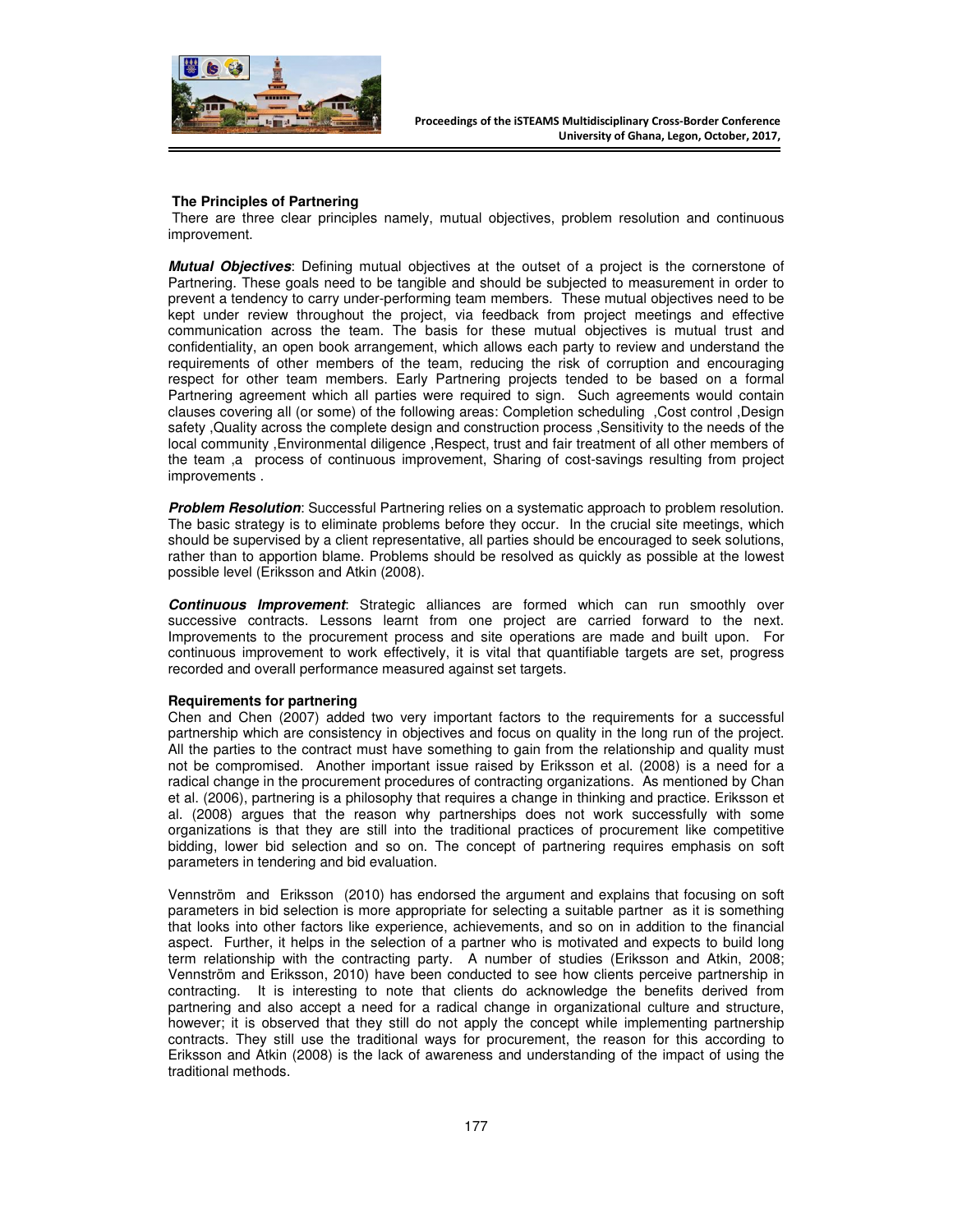

### **Necessity of partnering**

Main reason for selecting partnership is because all the risks in the construction industry are unforeseeable and unidentifiable, even the risks that are identified in advance may change in nature and intensity over the life of a project. Partnering allows the contracting parties to manage the risk in a more responsible way and that risks are distributed equitably among the contracting parties (client, contractors and others) (Rahman and Kumaraswamy, 2005). One of the benefits of partnering is joint risk management (JRM), a strategy used by the contrac ting parties to justly combat expected risks within the projects.

Partnering may take a number of forms starting from a very traditional adversarial relationship to a very cooperative and collaborative relationship based on open communication, common objectives and mutual resource sharing (Rahman and Kumaraswamy, 2005). Partnering which is based on mutual cooperation and understanding is more lucrative and beneficial to the contracting parties. Palaneeswaran et al. (2003) also urges in the use of such partnering because according to them, it is an effective strategy in reinforcing relationship between the contracting parties, especially when the parties share common objectives. Contracting parties usually face time delays, cost overruns, trivial claims and dissatisfaction (Rahman and Kumaraswamy, 2001, 2005) if the contracts developed in the beginning of the project are more of a traditional nature and closed ended with everything predetermined; Formal contracts with predetermined penalty clauses are a sign of low trust among the contracting parties (Kadefors, 2004). Researchers submits that controlled project costs, improved technical performance and improved client satisfaction as compared to projects that are managed through partnering.

### **4. RESEARCH METHODOLOGY**

The study was carried out through questionnaire administration upon 70 respondents who are contracting parties in various construction projescts in the state of Osun Nigeria. These population were the contracting parties in the ongoing projects which ranges from private to public sector (State Government to Local Government) that has been in active construction work from 2011 till date. Presently the state of Osun is known for series of construction projects ranging from large scale construction project to construction of mini-projects. Out of 70 respondents that were identified were 28 clients, 34 contractors and 8 were consultants. the questionnaires were sent to respondents on construction site out of which 32 of them were government projects and 16 were private site, 16 were taken to offices and 6 were mailed to respondents. In the process of this primary data collection, 62 questionnaires representing 88% of the distributed questionnaire were retrieved and 13 were found not useful for the findings and analysis.

 The questionnaire is divided into four sections. The first section was designed to analyze the personal bio-data of the respondent the second and third sections were designed differently for the two parties in which available respondents were provided with statements related to procurement and concept of trust as identified in the literature and were asked to determine on a 4-point Likert scale their level of agreement to the conceptual model. In this section as well, respondents were asked to rate their opponents party based on their performance in the construction industry of using also the 5-point Likert scale to determine their performance rating.

#### **5. Discussions and Analysis**

The result of the findings From the tables 1a and 1b below shows that the respondents are 20 clients, 24 contractors and 5 consultants which represent 41% of clients, 47% of contractors and 10% of consultants of the 49 respondents. Their academic backgrounds with professional registrations were acknowledged based on the information supplied by the respondents. It was observed that 10 out of the respondents were not professionals in the building industry (clients), 6 were members of management team of Government agencies and others are professionals(see table 1 and 2). The data obtained was subjected into simple descriptive analysis of frequencies and percentages. The analysis shows that over 90% of them are not satisfied with the current situation in the industry, they all attested to the use of traditional method of procurements, those aware of partnering method of procurements were below average.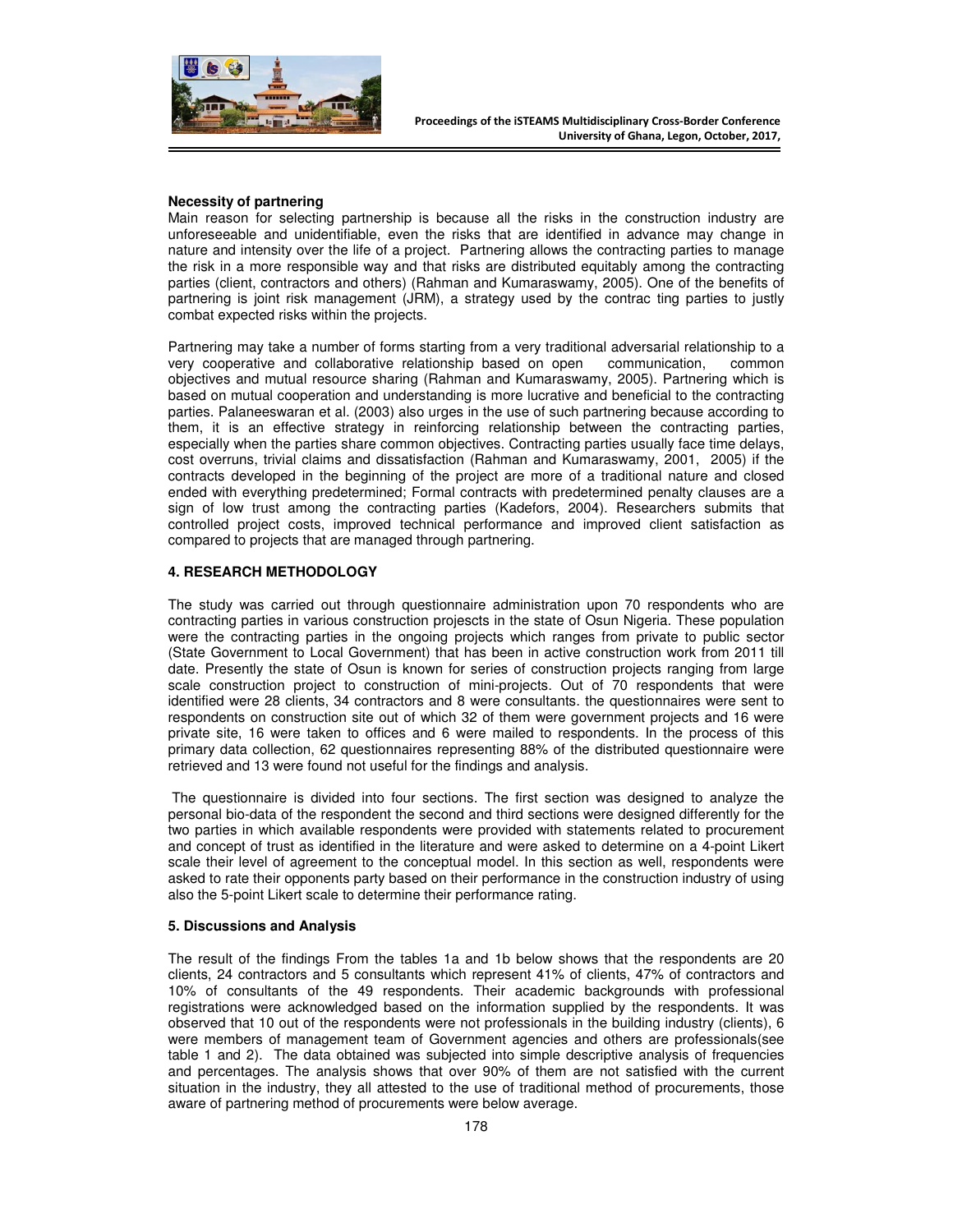

Although nearly all of them wanted change in the industry yet more than 80% of them are not ready for team work as they believe partnering method of procurement is not functional in this part of the country.

## **Table 1: Educational background of respondents**

| category                 | client         | contractor                 | consultant |
|--------------------------|----------------|----------------------------|------------|
| <b>NON PROFESSIONALS</b> | 10             |                            |            |
| <b>NABTEB</b>            | $\overline{2}$ | 2 builders                 |            |
| <b>OND</b>               |                | 5 draughtsmen              |            |
| <b>HND</b>               |                | 3 builders, 6 civil eng. 2 |            |
|                          |                | Q.S                        |            |
| B Sc                     |                | 1 architect                |            |
| <b>PGD</b>               |                | 3 builders, 1 civil eng    |            |
| M Sc                     |                | 1 Civil Engineer           |            |
| MANAGEMENT TEAM          | 6              |                            |            |
| B.Sc (M.Sc) NIA (ARCON)  |                |                            |            |
| B.Sc (M.Sc) NSE (COREN)  |                |                            | 2          |
| HND, PGD, CORBON         |                |                            | 2          |

### **Table 2: Respondents data**

| Category                               | Clients        | Contractor     | Consultant     |
|----------------------------------------|----------------|----------------|----------------|
| <b>Years of experience</b>             | 20 (41%)       | 24 (47%)       | 5(10%)         |
| $2 - 5$                                | 3              |                |                |
| $5 - 15$                               | 8              | 9              |                |
| 15-35                                  | 9              | 13             | 5              |
| 35 and above                           |                | $\overline{2}$ |                |
| Satisfied with situation in industry   |                |                |                |
| Yes                                    |                |                |                |
| <b>No</b>                              | 18             | 16             | 5              |
| Indifferent                            | $\overline{c}$ | 8              |                |
| Procurements method used to            |                |                |                |
| <b>Traditional JCT method</b>          | 15             | 14             | 3              |
| Design and build method                | 2              | 6              |                |
| Partnering method                      | 3              | 4              | 2              |
| Awareness on partnering method of      |                |                |                |
| procurement                            |                |                |                |
| Yes                                    | 8              | 10             | 5              |
| <b>No</b>                              | 4              | 14             |                |
| Indifferent                            |                |                |                |
| Type of organisation                   |                |                |                |
| Private                                | 5              | 13             |                |
| consulting                             |                |                | 3              |
| government(public) state Govt , local  | 12             | 5              | $\overline{2}$ |
| Govt,                                  |                | 6              |                |
| private partner                        |                |                |                |
| Possibility of partnering/formation of |                |                |                |
| trust in construction                  |                |                |                |
| Yes                                    | $\overline{c}$ | 8              | 5              |
| <b>No</b>                              | $\overline{4}$ | 9              |                |
| Indifferent.                           | 14             | $\overline{7}$ |                |
| Ready for team work in construction    |                |                |                |
| Yes                                    | 9              | 12             | 5              |
| No                                     | 11             | 5              |                |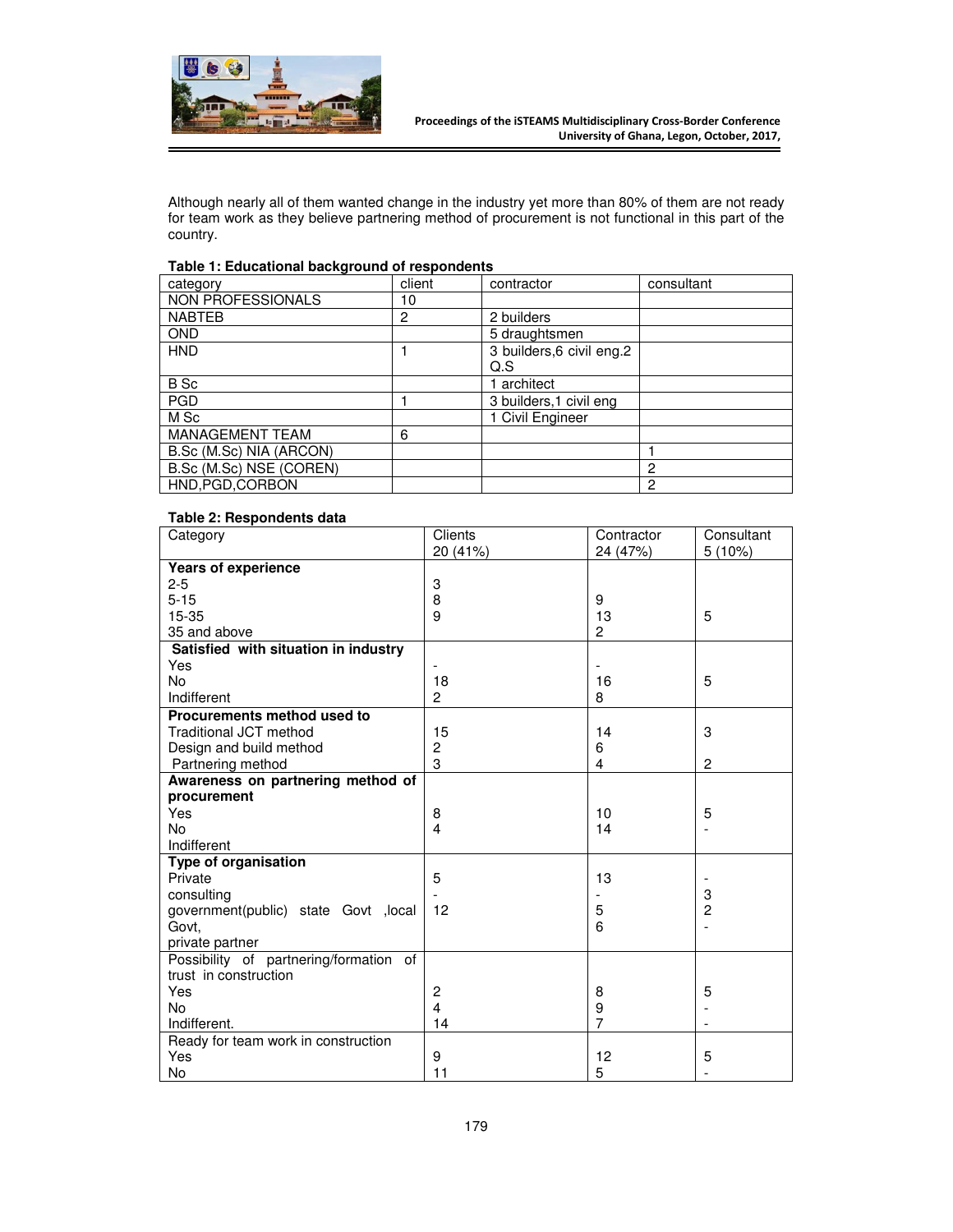

The figure 1 below shows the summary of the attitude of contractors in construction industry from the client's point of view as expressed through the statements below. It was observed that there are no close relationship between the clients and consultant in such a way that there are similarities in their level of agreement on attitudes of contractors in construction apart from F and G which shows difference in their level of agreements.



# **Fig I: General attitude of contractors in construction industry from the client's point of view.**

1-strongly disagree, 2-disagree, 3- agree, 4-strongly Agree

|   | <b>Statements</b>                                                              |
|---|--------------------------------------------------------------------------------|
| a | Situation in construction is non-professional.                                 |
| b | Generally Contractors are unreliable and not trustworthy in the industry       |
| C | Contractors violate consultants specification at times                         |
| d | Disputes and lack of trust are common features in construction industry        |
| e | Poor quality of work and late delivery                                         |
|   | Trust is impossible between client and contractor in the building industry     |
| g | Situation in construction is liable to change for the better.                  |
| h | Contractors delay a lot in giving Site reports and feed backs in site meetings |
|   |                                                                                |

Figure 2 below gives the summary of clients and consultants behavioural attitude in construction from contractors' point of view were determined based on their level of agreements from the data analyzed.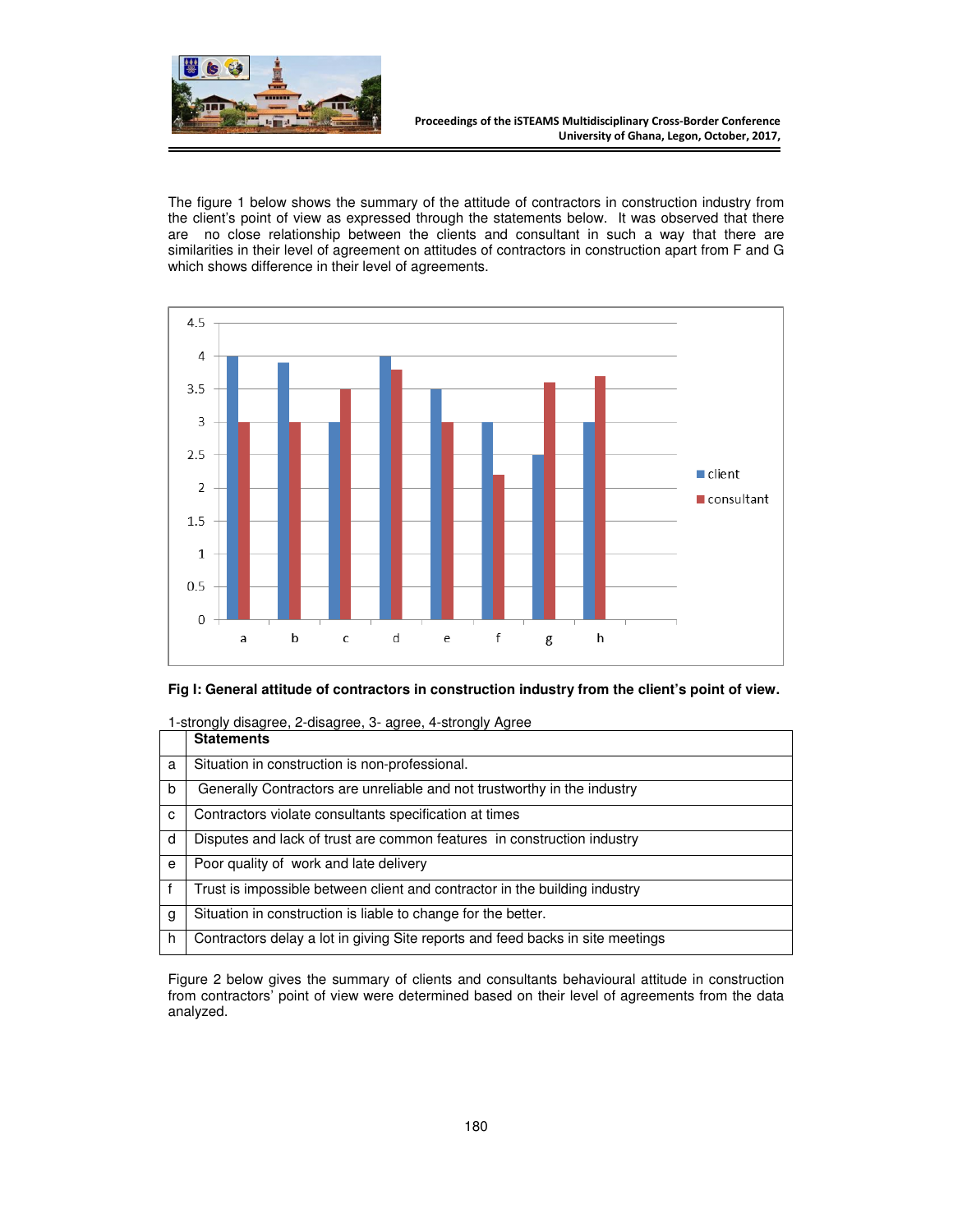

#### **Proceedings of the iSTEAMS Multidisciplinary Cross-Border Conference University of Ghana, Legon, October, 2017,**



# **Fig 2: General attitude of contractors in construction industry from the client's point of view.**

| i-strongly disagree, 2-disagree, 3- agree, 4-strongly Agree<br><b>Statements</b> |   |
|----------------------------------------------------------------------------------|---|
| Clients hide details about projects.                                             |   |
| Consultants form alliance with client to disregard contractors effort            | J |
| Clients are not ready to share risk amicably                                     | K |
| Dispute and lack of trust are common features in construction industry           |   |
| Partnering is the solution to the present situation in construction              | м |
| Trust is possible between client and contractor in the building industry         | N |
| Situation in construction is liable to change for the better.                    | Ω |
| Contractors delay a lot in giving Site reports and feed backs in site meetings   | P |

1-strongly disagree, 2-disagree, 3- agree, 4-strongly Agree

The findings from the figure 1 and 2 shows that,

- Client and contractor are not always in good and cordial relationship with each other.
- Consultants are always the intermediary between the two parties.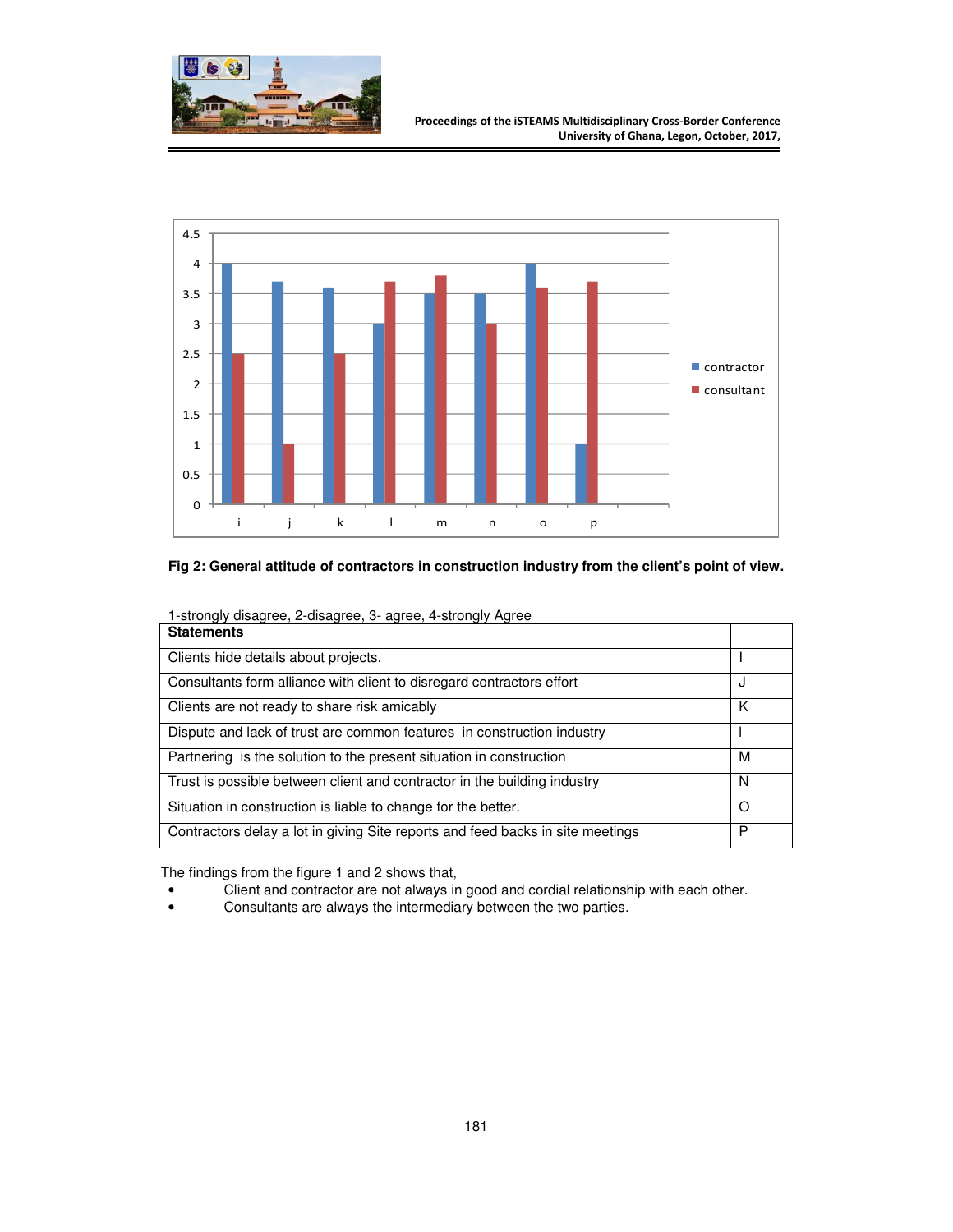

#### **Performance rating**

Table 3and 4 below shows performance in percentage of each party as rated by their opponent parties based on good and not good as being analysed from the data collected. From the analysis above it is glaring that there is no cordial relationship between contracting parties and concept of trust is not observable in construction based on their rating with each other.

| Table 3 : Performance of contractors rated by clients |  |  |  |
|-------------------------------------------------------|--|--|--|
|-------------------------------------------------------|--|--|--|

| <b>Performance of contractor</b>         | good | Not good |
|------------------------------------------|------|----------|
| Quality of work done                     | 20%  | 80%      |
| <b>Effective Communication</b>           | 20%  | 80%      |
| Openness and transparency                | 10%  | 90%      |
| Risk managements                         | 25%  | 75%      |
| <b>Technical specifications</b>          | 20%  | 80%      |
| Time consciousness                       | 15%  | 85%      |
| Proper delivery and handing over         | 30%  | 70%      |
| increasing expenses for claim            | 25%  | 75%      |
| Preparation of schedules of work in time | 15%  | 85%      |

#### **Table 4: Performance rated by contractors**

| <b>Performance of contractor</b>                        | good | Not good |
|---------------------------------------------------------|------|----------|
| Issuance of detailed specifications                     | 20%  | 80%      |
| High level of motivation and incentives                 | 25%  | 75%      |
| Principle of fairness between consultant and contractor | 5%   | 95%      |
| Proper definition of project objectives                 | 25%  | 75%      |
| Proper dissemination of information                     | 12%  | 88%      |
| Effective channels of Communication                     | 20%  | 80%      |
| Risk managements                                        | 10%  | 90%      |

From table 3 and 4 above, It was discovered that large percentage of the respondents want change in the situation of the construction industry, yet they are not ready to partner with each other based on experiences from past contracts and the believe that no one can be trusted based on the reasons supplied by some of the respondents most especially the clients. Though this, corroborate the theory that states that the relationship between principal (the client) and agent (contractor) cannot be neglected (Müller and Turner 2005 ). However Based on the performance rating of the two parties it was observed that they are not dependable on each other as this oppose one of the principle of trust. As was expressed in the literature defining trust "as a decision to become vulnerable to or dependent on another in return for the possibility of a shared positive outcome".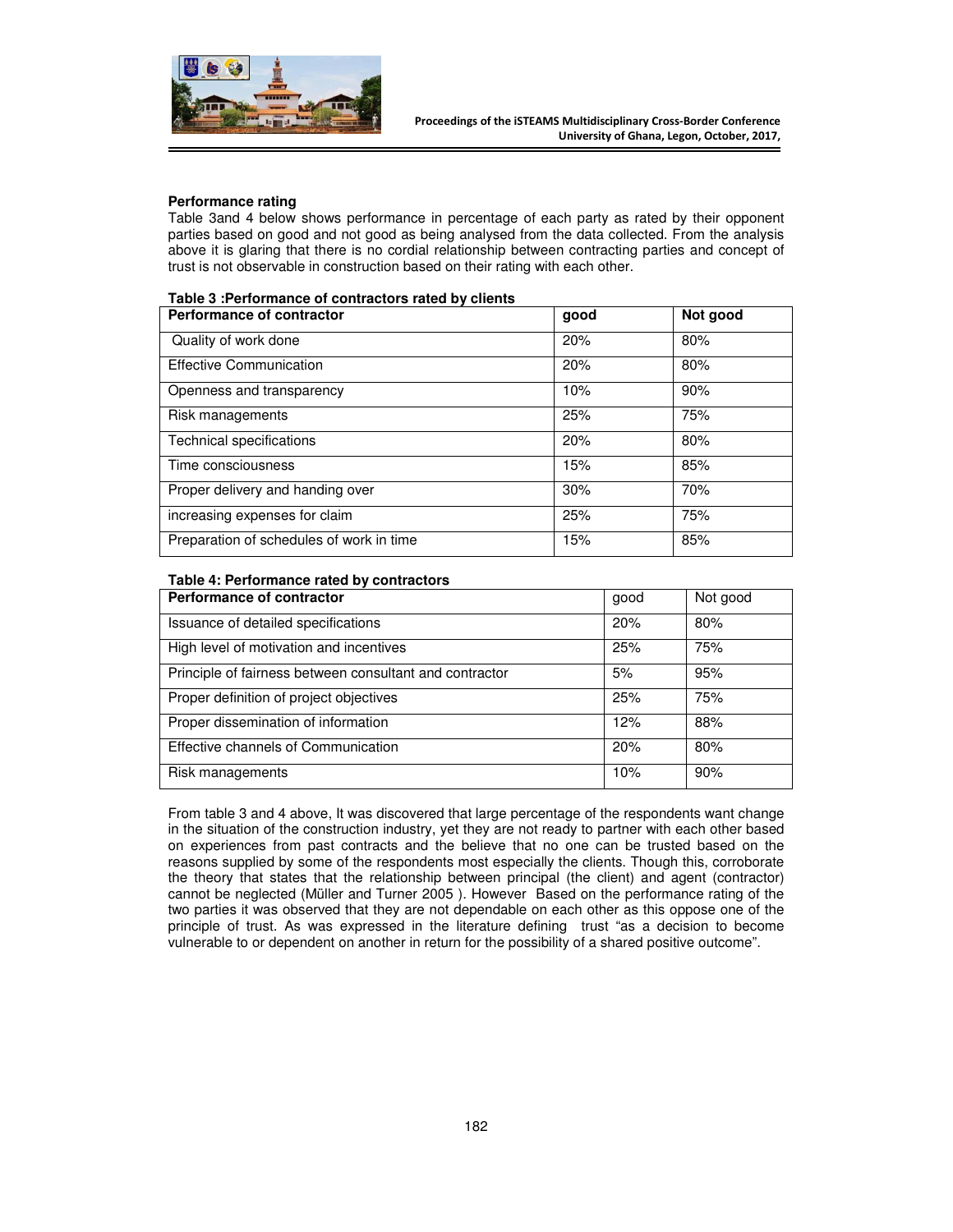

### **6. CONCLUSION AND RECOMMENDATION**

#### **6.1 Conclusion**

It is observable based on the findings of this paper that the concept of trust is a fact and not a fiction. This is absent in many construction organizations and quite a number of contracting parties are yet to identify the mutual benefits associated with partnering method of procurements despite their urgent need for positive changes in the current situation in the construction industry. Some understands the partnering method of procurements very well but they are of the belief that this method cannot function well in this part of the world due to diversity in background, experiences from past projects and cultures of contracting parties. An allied concept to trust is that of partnering and partnering agreement; which is a commitment between the clients and contractors to avoid adversarialism and cooperate with each other in order to achieve their common contract objectives. Simply put, formation and preservation of concept of trust can be determined when clients and contractors understand completely the partnering procurement method in construction.

#### **6.2 Recommendation**

From the above conclusion the concept of trust can be formed and preserved between clients and contractors agreement, if the contracting parties can divert away from the traditional ways of procurement into the partnering method by forming alliance in which total commitment to achieve set objectives is be enforced. This could be achieved by creating a sense of awareness among stakeholders in construction about the benefits and betterment of partnering as against the traditional ways. They still use the traditional ways for procurement, because according to Eriksson and Atkin (2008) there is the lack of awareness and understanding of the impact of using the traditional methods.

#### **REFERENCES**

- 1. AGC (2006): AGC Construction News, June 15, 2006.
- 2. Berger (2003): Erfolgsfaktoren der BauindustrieEuropaweite Studie. Roland Berger Strategy Consultants,
- 3. Brien A (1998). Professional ethics and the culture of trust. Journal of Bussiness. Ethics, 17: 391–409.
- 4. Chan APC, Chan DWM, and Ho KSK (2003). An empirical study of the benefits of construction partnering in Hong Kong. Journal of Construction. Management. Economics., 21(5): 523-533.
- 5. Chen W.T. and Chen T.T. (2007). Critical success factors for construction partnering in Taiwan. International. Journal .of Project. Management., 25(5): 475-484.
- 6. Colledge B. (2005). Relational contracting–Creating value beyond the project. Lean Construction . Journal., 2(1): 30-45.
- 7. Egan J (2002). Accelerating change. London: Construction Industry Council. London
- 8. Eriksson P.E and Laan A (2007).Procurement effects on trust and control in clientcontractor relationships Journal of Engineering. Construction. Architectural. Management., 14(4): 387-399.
- 9. Eriksson PE, Nilsson TB, and Atkin B (2008). Client perceptions of barriers to partnering. Journal of Engineering. Construction. Architectural. Management., 15(6): 527-539.
- 10. Guerriero A, and Halin G (2010) Toward a Trust-Based Construction Management. Journal of Constuction . Management., 25: 253-268.
- 11. Kadefors .A (2004).Trust in Project relationship- Inside the black box. International Journal of project management 22 (3), 175-182
- 12. King V (1996). Constructing the team: a U.S. perspective.In: LANGFORD, D. A. (ed.) CIB working commission 65 organization and management of construction symposium: Conseil International du Bâtiment. London: E&FN Spon.